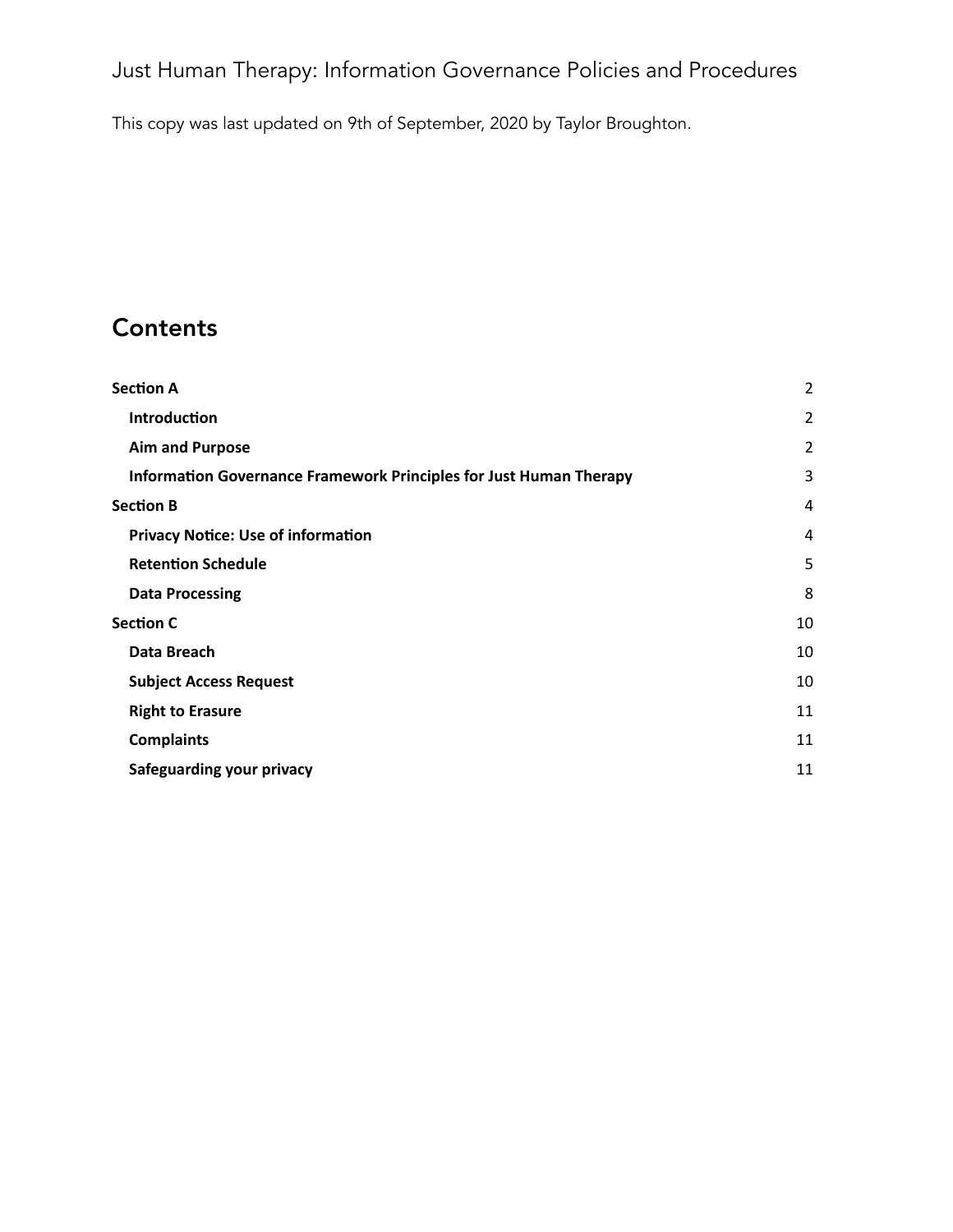# <span id="page-1-0"></span>Section A

### <span id="page-1-1"></span>**Introduction**

Data held by Just Human Therapy will be held lawfully and for the retention periods set out in section B of this policy document.

This document refers to:

- Written Documents
- Spreadsheets
- Hardcopy case notes and files
- Database entries
- Images
- Recordings
- Emails
- Text messages
- Supervision notes
- Visits to the organisations website
- Social media communication

### <span id="page-1-2"></span>**Aim and Purpose**

The purpose of this document is to ensure that Just Human Therapy has a framework that ensures the rights and freedom of individuals in relation to their personal data (Article 1) and adheres to best practice in the management of client information and business records.

Information Governance sets out the way in which information collated by an organisation is managed and ensures that any information collected;

- $\bullet$  is the right information
- is in the right place
- $\bullet$  at the right time
- with the right people
- for the right reasons

This is a live document and may be updated at any time to reflect changes in law or growth of the business, and therefore should be revisited regularly to check for any updates. Just Human Therapy is fully committed to ensuring clients privacy and data protection rights.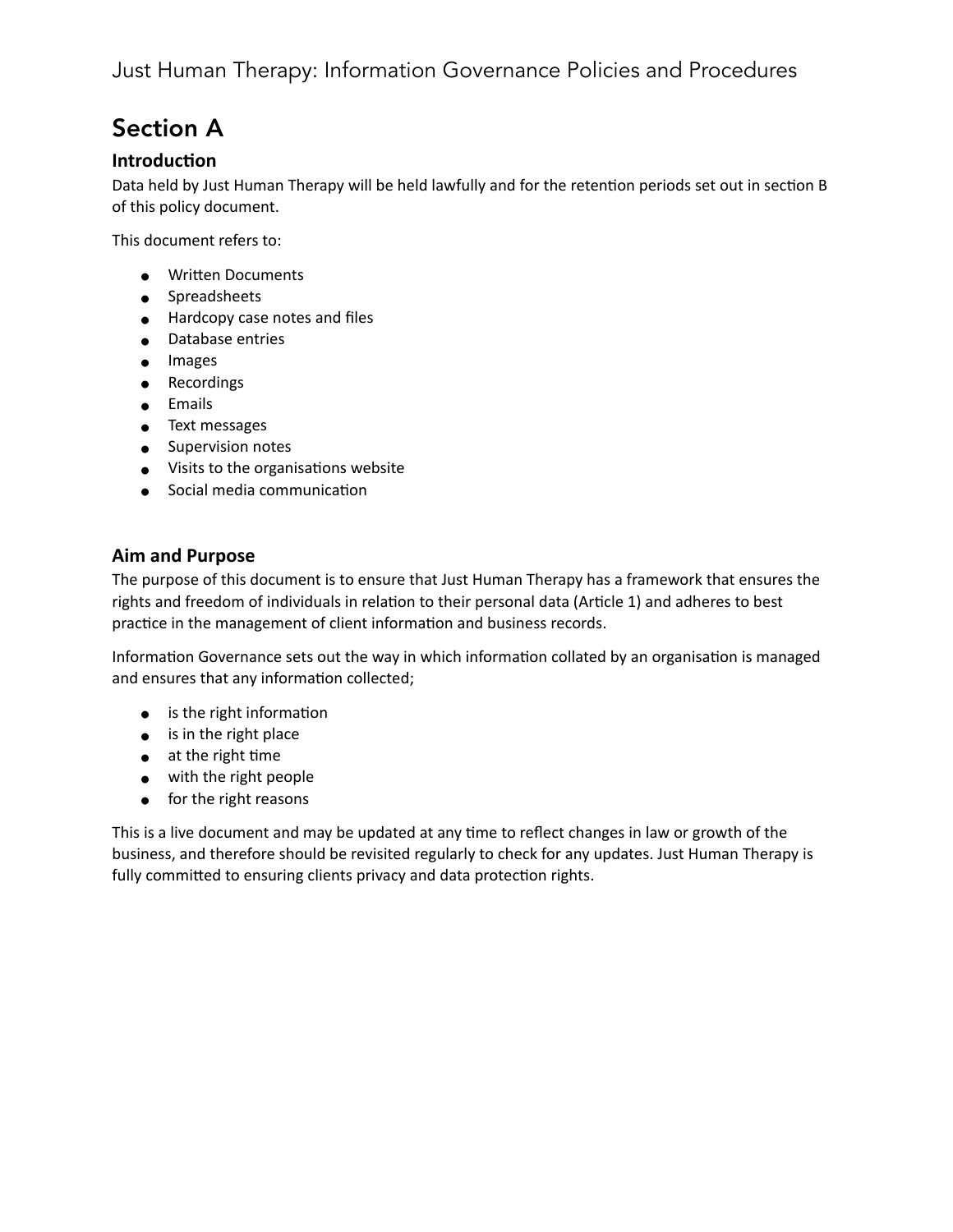### <span id="page-2-0"></span>**Information Governance Framework Principles for Just Human Therapy**

1. I follow the ICO's Office Codes of Practice.

**2.** Any changes to the business processes and/or operations will be planned and will comply with the framework to ensure any risks to personal and sensitive information are minimised.

**3.** Any data collected is solely for the purpose of providing a person-centred service to an individual client.

4. All technology [Google products including google drive] used to store or facilitate information and communication is maintained according to the Data Retention Policy for Just Human Therapy.

**5.** All records are identifiable, locatable, retrievable, and intelligible according to regulations set out by GDPR.

6. Any electronic devices where personal or sensitive, confidential information is held will be password protected or locked via fingerprint and have 2 stage encryption to access them documents.

7. Procedures have been put in place to ensure the General Data Protection Regulations are met. These can be found in Section C.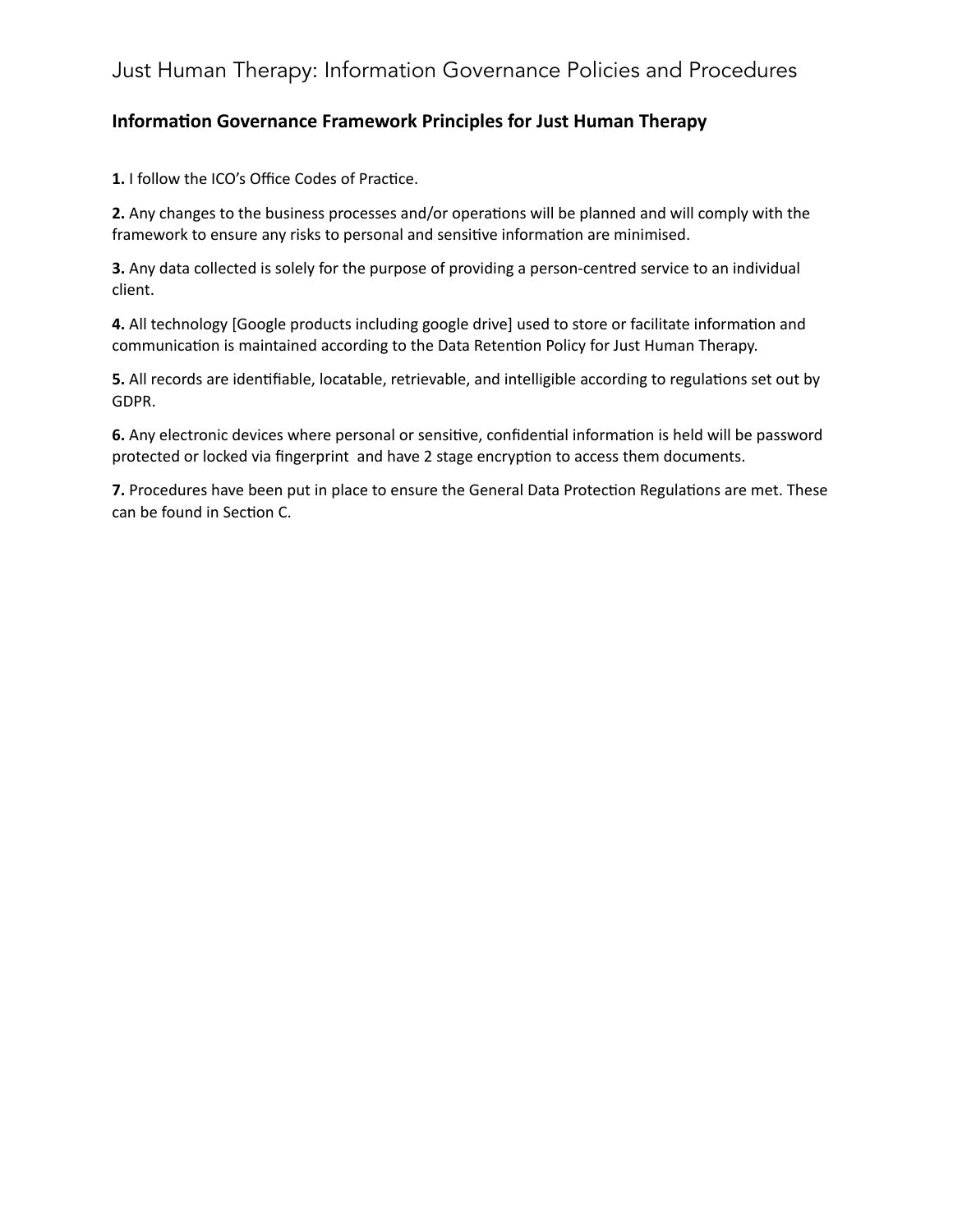# <span id="page-3-0"></span>Section B

## <span id="page-3-1"></span>**Privacy Notice: Use of information**

In accordance with this data retention schedule there may be occasions when data is not destroyed due to ongoing investigation, ligation or enquiry. The data will be deleted upon confirmation that it is no longer required.

On some occasions anonymised personal data will be retained whereby a client has provided a testimonial for use on the organisations website. When data is non-identifiable GDPR law is no longer applicable. [Non-identifiable means that if this data was left on a bus, no one, including the data subject would be able to identify that this data was relating to them.]

- Personal information is collated and stored in electronic locked folder
- Each client is allocated a numerical code for any process notes collected.
- All therapeutic process notes are kept separately from any contact details or identifying information.
- All emails will contain a privacy statement.

Under the General Data Protection and Retention (2018) legislation, regarding how your personal data is processed, all individuals have;

- the right to be informed;
- the right of access;
- $\bullet$  the right to rectification;
- the right to erasure;
- the right to restrict processing;
- $\bullet$  the right to data portability;
- the right to object; and
- the right not to be subject to automated decision-making including profiling.

Please note that Just Human Therapy does not use automated decision-making tools, including profiling.

### Website visitors

When an individual visits https://justhumantherapy.com/, I use Google analytics who are considered a third party service, to collect information about what visitors do when they click on my website, e.g. which page they visit the most. Google analytics only collect non-identifiable data which means I or they cannot identify who is visiting. Just Human Therapy will always be transparent when it comes to collecting personal data and will be clear about how that data is processed.

#### Wix

The Just Human Therapy website was built with Wix and uses some add ons from Wix, including their payment processor. Here is Wix's Privacy Policy: https://www.wix.com/about/privacy

### Social Media

Just Human Therapy uses Instagram at @notbrokenjusthuman. Instagram's Privacy Notice can be found here: https://help.instagram.com/155833707900388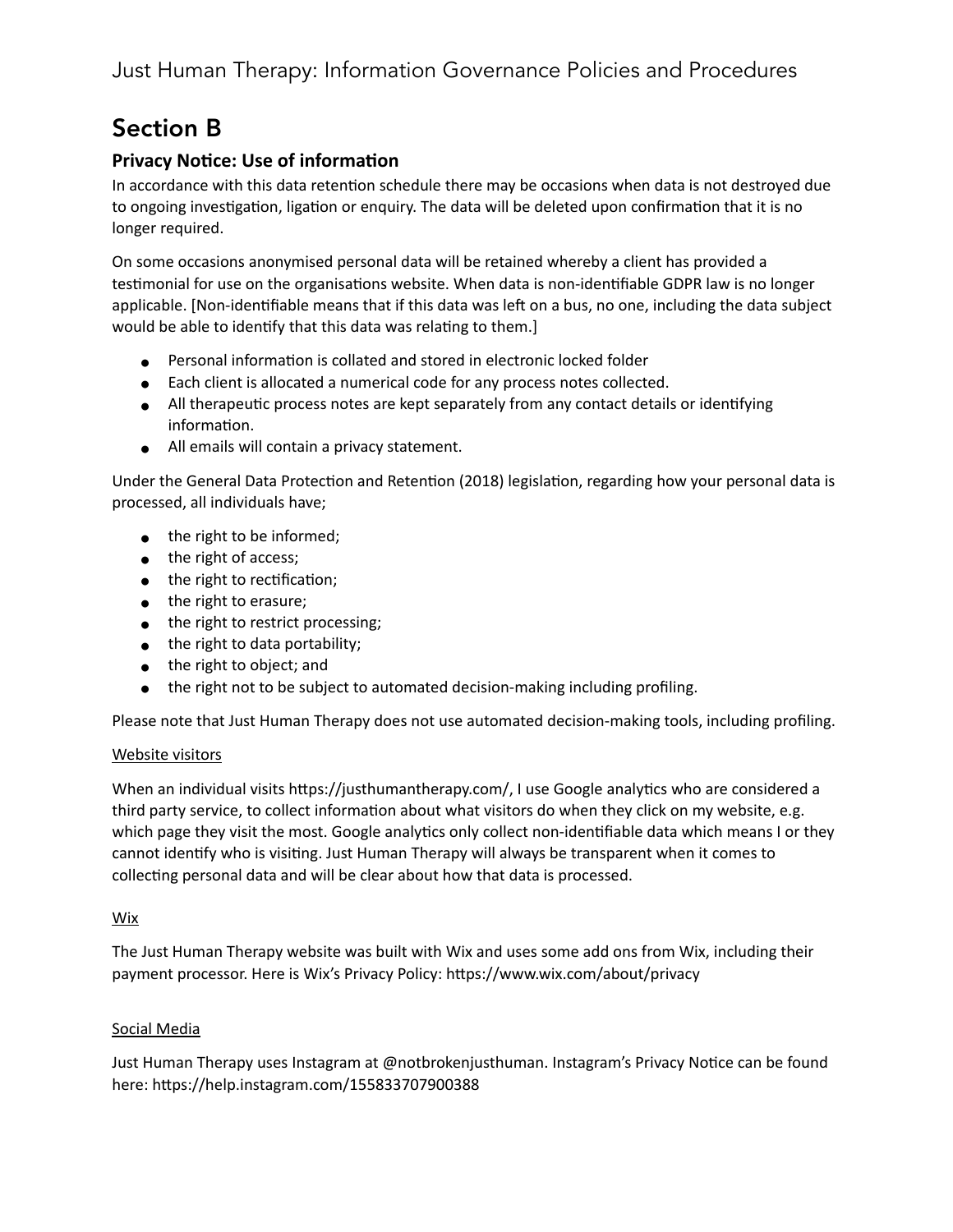### Paypal

If you use Paypal to pay for a session they will store a record of the payment. A copy of their privacy policy is accessed here https://www.paypal.com/uk/webapps/mpp/ua/privacy-prev

## <span id="page-4-0"></span>**Retention Schedule**

| <b>Information Asset</b>                                                                                   | Information<br><b>Owner Asset</b> | Retention                                                                                                                           | <b>Trigger for Disposal</b> |
|------------------------------------------------------------------------------------------------------------|-----------------------------------|-------------------------------------------------------------------------------------------------------------------------------------|-----------------------------|
| Email (including<br>sent items)                                                                            | Head of<br>organisation           | Annual review<br>period every<br>September any<br>remaining live<br>data untouched<br>until following<br>review period.             | End of retention<br>period  |
| Contact details<br>held on mobile<br>devices                                                               | Head of<br>organisation           | All messages<br>deleted as soon<br>as possible,<br>contact<br>information is<br>under client code<br>deleted after last<br>session. | End of retention<br>period  |
| Recordings                                                                                                 | Head of<br>organisation           | 5 years or earlier<br>if consent is<br>withdrawn                                                                                    | End of retention<br>period  |
| <b>Paper Diaries</b>                                                                                       | Head of<br>organisation           | 1 year the period<br>in which its use<br>ends.                                                                                      | End of retention<br>period  |
| Policies                                                                                                   | Head of<br>organisation           | Until new policy<br>has been put into<br>place                                                                                      | End of retention<br>period  |
| Client records<br>including session<br>notes, initial<br>consultation<br>notes and client<br>overview form | Head of<br>organisation           | 5 years after final<br>session has<br>ended.                                                                                        | End of retention<br>period  |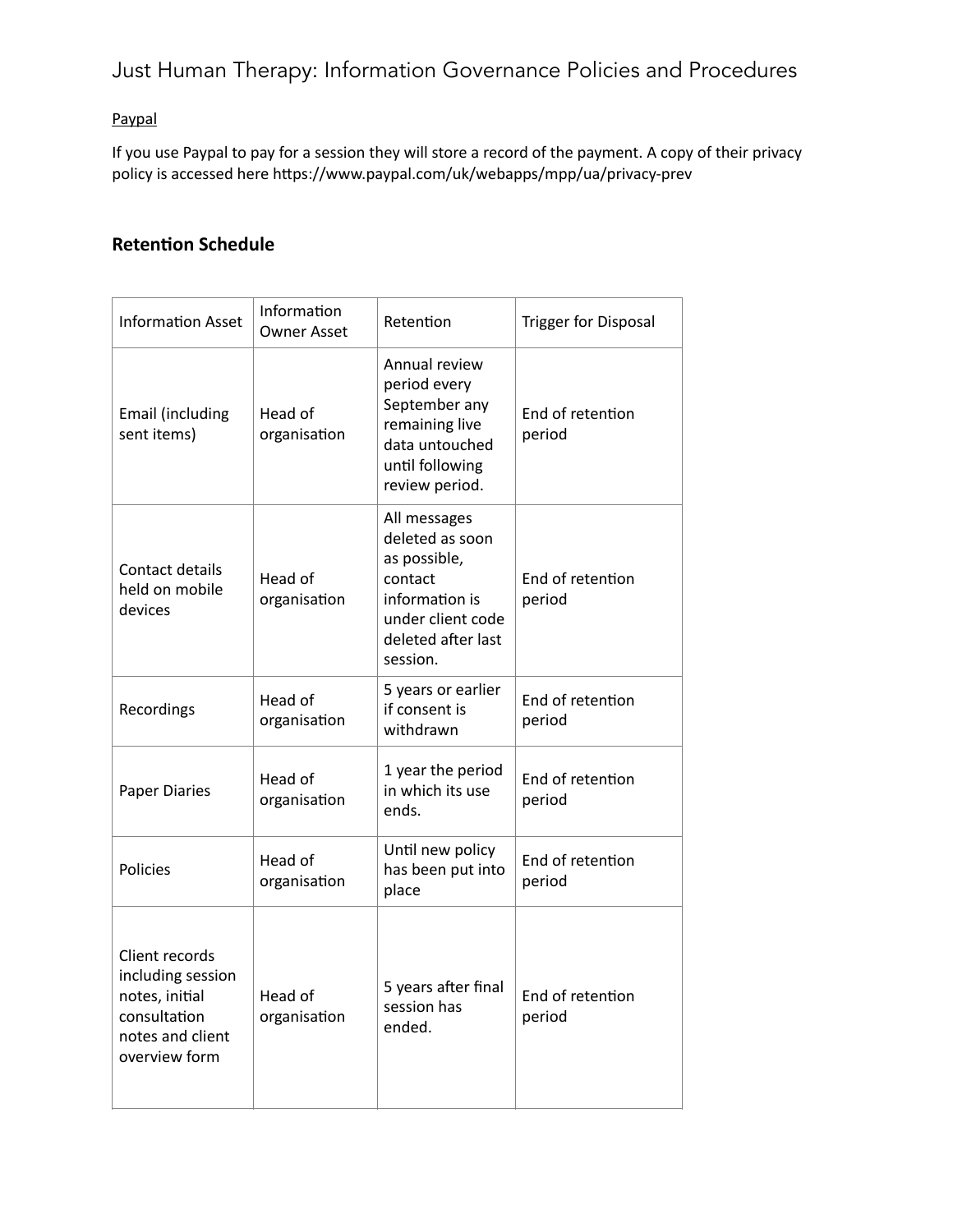| Safeguarding<br>records            | Head of<br>organisation | In accordance<br>with the current<br>organisations<br>insurance policy,<br>5 years after final<br>treatment session<br>has ended, unless<br>superseded by<br>new insurance<br>policy.           | End of retention<br>period |
|------------------------------------|-------------------------|-------------------------------------------------------------------------------------------------------------------------------------------------------------------------------------------------|----------------------------|
| <b>Waiting lists</b>               | Head of<br>organisation | Annual review<br>period every<br>September, old<br>waiting list<br>destroyed and<br>new waiting list<br>developed with<br>any remaining<br>live data<br>transferred to<br>new live<br>document. | End of retention<br>period |
| Tax returns                        | Head of<br>organisation | 6 years from the<br>end of the<br>financial period<br>to which they<br>pertain to.                                                                                                              | End of retention<br>period |
| Complaints                         | Head of<br>organisation | 2 years from<br>complaint being<br>resolved                                                                                                                                                     | End of retention<br>period |
| <b>Right to Erasure</b><br>Request | Head of<br>Organisation | 8 years from<br>request being<br>submitted and<br>completed.                                                                                                                                    | End of retention<br>period |
| <b>Subject Access</b><br>Request   | Head of<br>organisation | 5 years alongside<br>session notes, or<br>plus 2 years from<br>case closure if<br>request is made<br>after 6 years of<br>storing data.                                                          | End of retention<br>period |

Hard copy data will be destroyed via a cross shredding machine owned by the organisation, electronic data will be permanently deleted.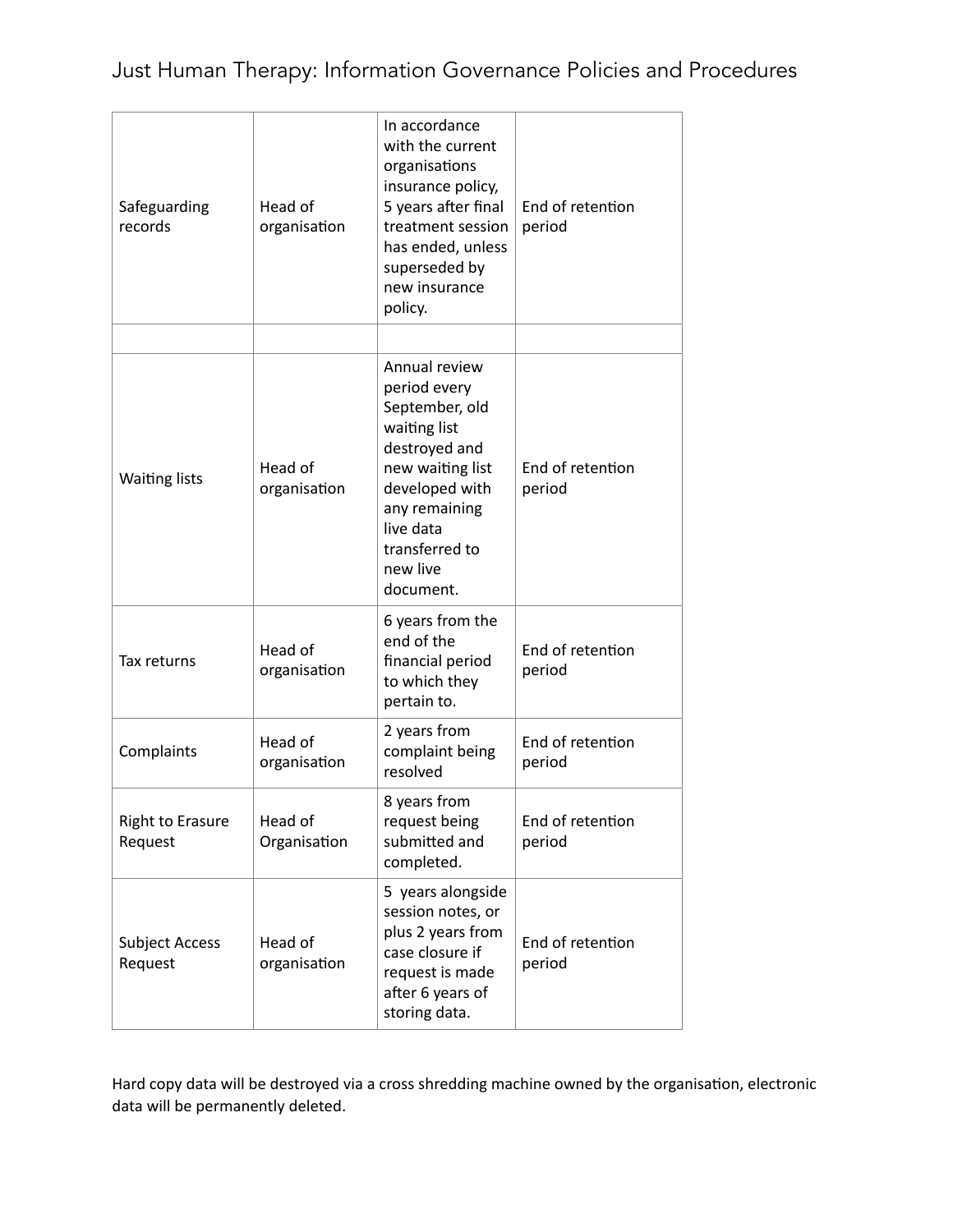### <span id="page-6-0"></span>**Data Processing**

What are the lawful basis for processing data at Just Human Therapy?

- The individual has given clear consent for their data to be processed for the specific purpose/s detailed in the contract stored in their personal file.
- Processing is necessary in order to protect the vital interests of the data subject or of another natural person.
- Processing is necessary for your legitimate interests;

1. Processing of personal data revealing racial or ethnic origin, political opinions, religious or philosophical beliefs, or trade union membership, and the processing of genetic data, biometric data for the purpose of uniquely identifying a natural person, data concerning health or data concerning a natural person's sex life or sexual orientation shall be prohibited.

2. Paragraph 1 shall not apply if one of the following applies:

(h) processing is necessary for the purposes of preventive or occupational medicine, for the assessment of the working capacity of the employee, medical diagnosis, the provision of health or social care or treatment or the management of health or social care systems and services on the basis of Union or Member State law or pursuant to contract with a health professional and subject to the conditions and safeguards referred to in paragraph 3;

3. Personal data referred to in paragraph 1 may be processed for the purposes referred to in point (h) of paragraph 2 when those data are processed by or under the responsibility of a professional subject to the obligation of professional secrecy under Union or Member State law or rules established by national competent bodies or by another person also subject to an obligation of secrecy under Union or Member State law or rules established by national competent bodies.

*This means that Just Human Therapy does not require consent to hold your data to provide a service*  but does require your consent to contact you for specific purposes. Participating in the service by attending more than one appointment implies that you agree with the Terms and Conditions provided *to you at the commencement of service delivery.* 

#### Description of processing

The following is a broad description of the way this organisation/data controller processes personal information. Clients wishing to understand how their own personal information is processed may choose to read the FAQ's / Terms and Conditions for treatment document, which compliments the policies detailed here.

#### Reasons/purposes for processing information

Just Human Therapy processes personal information to enable the provision of Psychotherapy and counselling, to advertise services and to maintain accounts and records.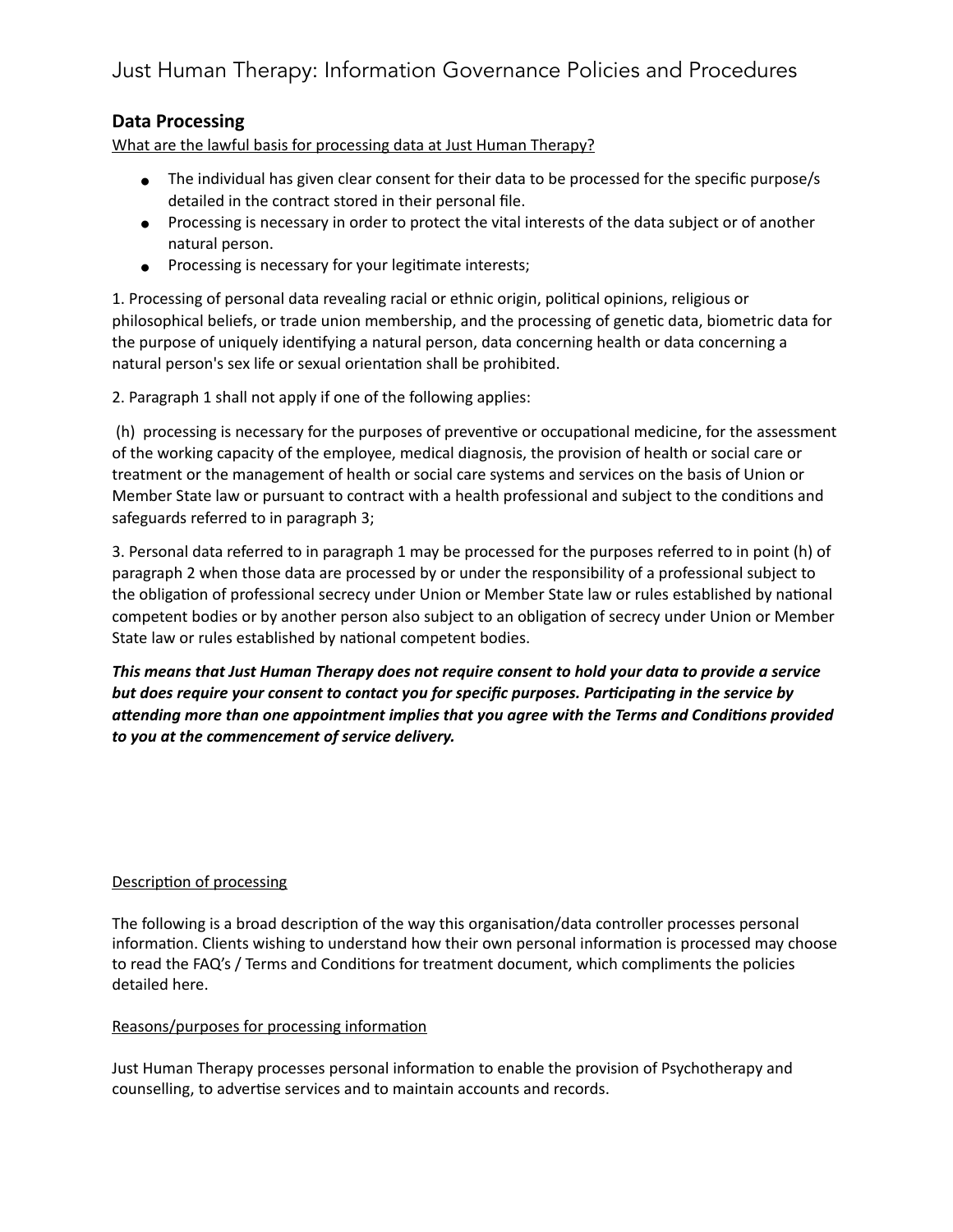#### Type/classes of information processed

Just Human Therapy processes information relevant to the above reasons/purposes. This information may include:

- personal details
- family, lifestyle and social circumstances
- goods and services
- financial details
- employment and education details

Just Human Therapy also processes sensitive classes of information that may include:

- physical or mental health details
- racial or ethnic origin
- religious or other beliefs of a similar nature
- offences and alleged offences

Just Human Therapy processes personal information about:

- clients
- business contacts
- students being mentored
- professional advisers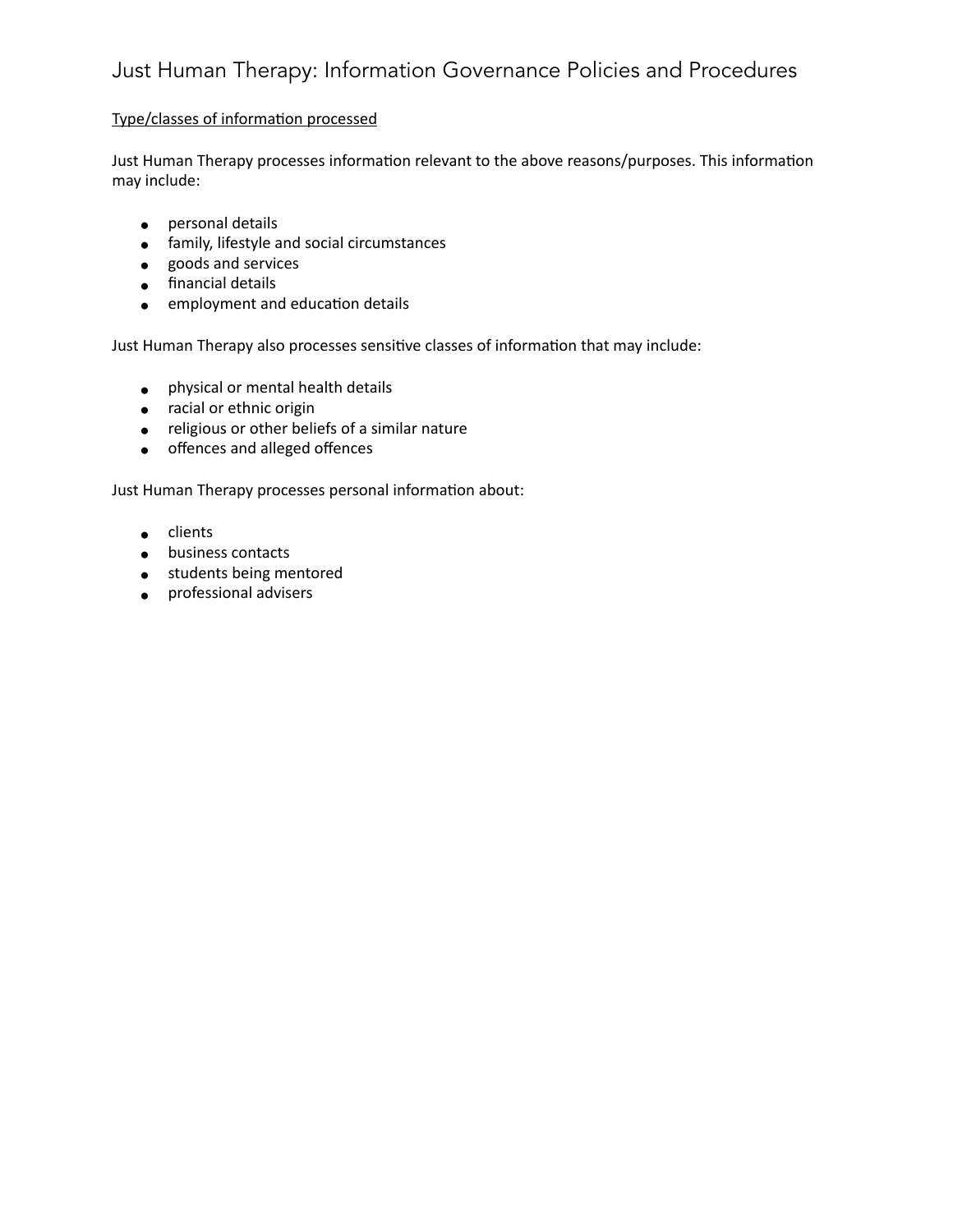# <span id="page-8-0"></span>Section C

## <span id="page-8-1"></span>**Data Breach**

All personal and sensitive data held by Just Human Therapy is held securely. Electronic data stored on a computer is stored on a password protected computer, in password protected accounts held on the C: Drive of the computer. This supports the ability to retrieve data in the event of faults.

In the case of a data breach Just Human Therapy shall comply with the regulations set out under Article 33 of the GDPR;

**1.** In the case of a personal data breach, ICO will be notified without undue delay and, where feasible, unless the personal data breach is unlikely to result in a risk to the rights and freedoms of the individual. Where the notification to the ICO is not made within 72 hours, it shall be accompanied by reasons for the delay.

**2.** The notification referred to in paragraph 1 shall at least:

**(a)** describe the nature of the personal data breach including where possible, the approximate number of data subjects concerned and the categories (e.g. sessions notes, phone numbers) and approximate number of personal data records concerned;

(b) communicate the name and contact details of the data controller where more information can be obtained;

**(c)** describe the likely consequences of the personal data breach;

**(d)** describe the measures taken or proposed to be taken by the controller to address the personal data breach, including, where appropriate, measures to mitigate its possible adverse effects.

**4.** Where, and in so far as, it is not possible to provide the information at the same time, the information may be provided in phases without undue further delay.

**5.** The controller shall document any personal data breaches, comprising the facts relating to the personal data breach, its effects and the remedial action taken. That documentation shall enable the supervisory authority to verify compliance with this Article.

**6.** In the event that a data breach will likely cause a risk to the rights and freedoms of client data, the data controller must communicate the nature of the breach in clear, concise and plain language, to the client/s involved, without delay.

**7.** If a breach occurs but the data controller has gone to appropriate lengths to protect the data held on the client (e.g. password encryption of electronic files), or if the data controller has taken subsequent action to prevent the risk (e.g. immediately blocking a mobile device) then notifying the client will not be required.